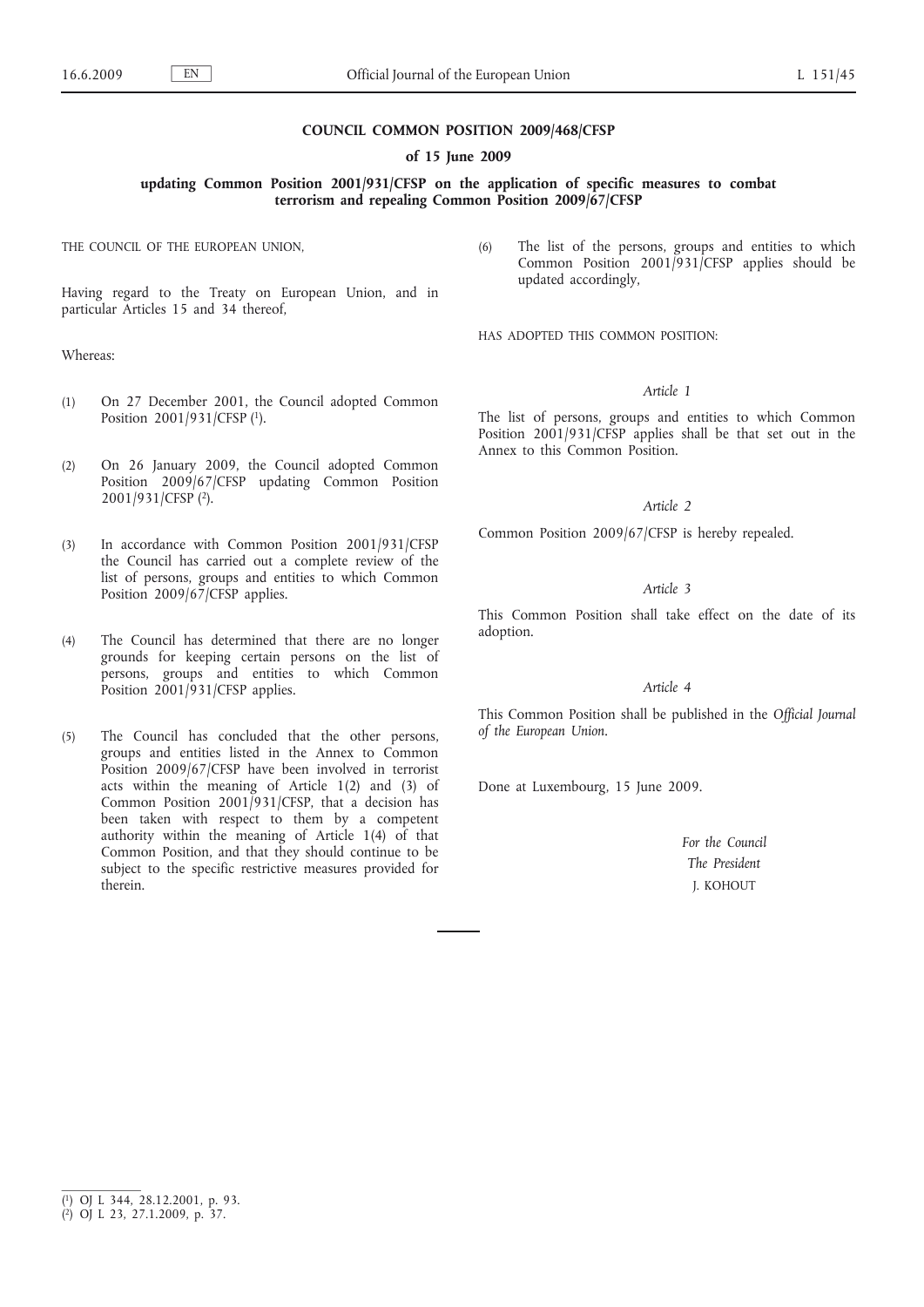## *ANNEX*

#### **List of persons, groups and entities referred to in Article 1**

#### 1. PERSONS

- 1. ABOU, Rabah Naami (a.k.a. Naami Hamza, a.k.a. Mihoubi Faycal, a.k.a. Fellah Ahmed, a.k.a. Dafri Rèmi Lahdi), born 1.2.1966 in Algiers (Algeria) – member of 'al-Takfir and al-Hijra'
- 2. ABOUD, Maisi (a.k.a. The Swiss Abderrahmane), born 17.10.1964 in Algiers (Algeria), member of 'al-Takfir and al-Hijra'
- 3. \*ALBERDI URANGA, Itziar, born 7.10.1963 in Durango, Biscay (Spain), identity card No 78.865.693 'E.T.A.' activist
- 4. \*ALBISU IRIARTE, Miguel, born 7.6.1961 in San Sebastián, Guipúzcoa (Spain), identity card No 15.954.596 'E.T.A.' activist, member of 'Gestoras Pro amnistía'
- 5. \*ALEGRÍA LOINAZ, Xavier, born 26.11.1958 in San Sebastián, Guipúzcoa (Spain), identity card No 15.239.620 – 'E.T.A.' activist, member of 'K.a.s.'/'Ekin'
- 6. AL MUGHASSIL, Ahmad Ibrahim (a.k.a. ABU OMRAN, a.k.a. AL MUGHASSIL, Ahmed Ibrahim), born 26.6.1967 in Qatif Bab al Shamal (Saudi Arabia), citizen of Saudi Arabia
- 7. AL NASSER, Abdelkarim Hussein Mohamed, born in Al Ihsa (Saudi Arabia), citizen of Saudi Arabia
- 8. AL YACOUB, Ibrahim Salih Mohammed, born 16.10.1966 in Tarut (Saudi Arabia), citizen of Saudi Arabia
- 9. \*APAOLAZA SANCHO, Iván, born 10.11.1971 in Beasain, Guipúzcoa (Spain), identity card No 44.129.178 'E.T.A.' activist, member of 'K. Madrid'
- 10. ARIOUA, Kamel (a.k.a. Lamine Kamel), born 18.8.1969 in Constantine (Algeria) member of 'al-Takfir and al-Hijra'
- 11. ASLI, Mohamed (a.k.a. Dahmane Mohamed), born 13.5.1975 in Ain Taya (Algeria) member of 'al-Takfir and al-Hijra'
- 12. ASLI, Rabah, born 13.5.1975 in Ain Taya (Algeria) member of 'al-Takfir and al Hijra'
- 13. \*ASPIAZU RUBINA, Miguel de Garikoitz, born 6.7.1973 in Bilbao, Biscay (Spain), identity card No 14.257.455 'E.T.A.' activist
- 14. \*ARZALLUS TAPIA, Eusebio, born 8.11.1957 in Regil, Guipúzcoa (Spain), identity card No 15.927.207 'E.T.A.' activist
- 15. ATWA, Ali (a.k.a. BOUSLIM, Ammar Mansour, a.k.a. SALIM, Hassan Rostom), Lebanon, born 1960 in Lebanon, citizen of Lebanon
- 16. \*BELOQUI RESA, María Elena, born 12.6.1961 in Areta, Álava (Spain), identity card No 14.956.327 'E.T.A.' activist; member of 'Xaki'
- 17. BOUYERI, Mohammed (a.k.a. Abu ZUBAIR, a.k.a. SOBIAR, a.k.a. Abu ZOUBAIR), born 8.3.1978 in Amsterdam (The Netherlands) – member of the 'Hofstadgroep'
- 18. \*CAMPOS ALONSO, Miriam, born 2.9.1971 in Bilbao, Vizcaya (Spain), identity card 30.652.316 'E.T.A.' activist; member of 'Xaki'
- 19. \*CORTA CARRION, Mikel, born 15.5.1959 in Villafranca de Ordicia, Guipúzcoa (Spain), identity card No 08.902.967 – 'E.T.A.' activist; member of 'Xaki'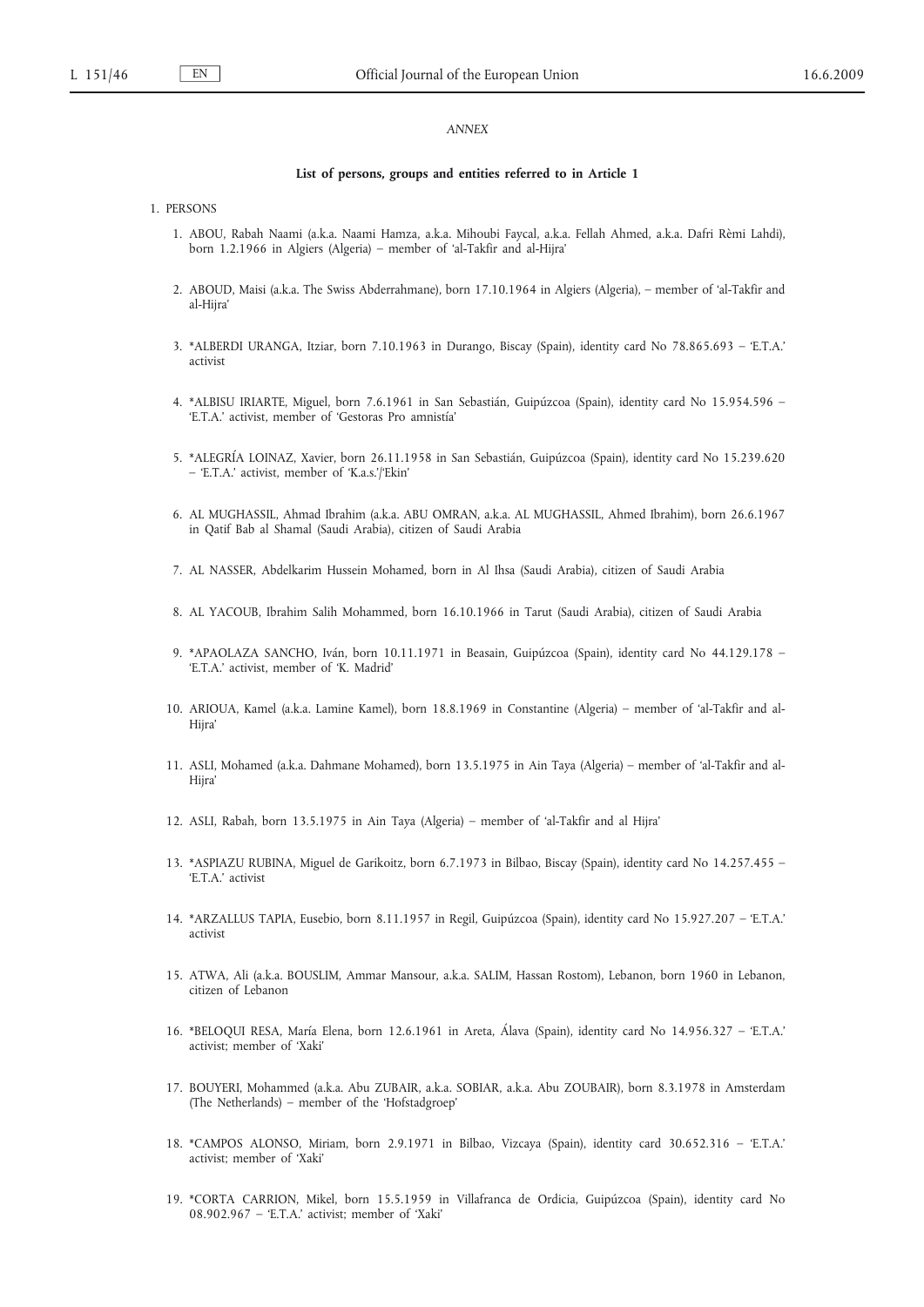- 20. DARIB, Noureddine (a.k.a. Carreto, a.k.a. Zitoun Mourad) born 1.2.1972 in Algeria member of 'al-Takfir and al-Hiira'
- 21. DJABALI, Abderrahmane (a.k.a. Touil), born 1.6.1970 in Algeria member of 'al Takfir and al-Hijra'
- 22. \*ECHEBERRIA SIMARRO, Leire, born 20.12.1977 in Basauri, Biscay (Spain), identity card No 45.625.646 'E.T.A.' activist
- 23. \*ECHEGARAY ACHIRICA, Alfonso, born 10.1.1958 in Plencia, Biscay (Spain), identity card No 16.027.051 'E.T.A.' activist
- 24. \*EGUIBAR MICHELENA, Mikel, born 14.11.1963 in San Sebastián, Guipúzcoa (Spain), identity card No 44.151.825 – 'E.T.A.' activist; member of 'Xaki'
- 25. EL FATMI, Nouredine (a.k.a. Nouriddin EL FATMI, a.k.a. Nouriddine EL FATMI, a.k.a. Noureddine EL FATMI, a.k.a. Abu AL KA'E KA'E, a.k.a. Abu QAE QAE, a.k.a. FOUAD, a.k.a. FZAD, a.k.a. Nabil EL FATMI, a.k.a. Ben MOHAMMED, a.k.a. Ben Mohand BEN LARBI, a.k.a. Ben Driss Muhand IBN LARBI, a.k.a. Abu TAHAR, a.k.a. EGGIE), born 15.8.1982 in Midar (Morocco), passport (Morocco) No N829139 – member of the 'Hofstadgroep'
- 26. EL HOORIE, Ali Saed Bin Ali (a.k.a. AL HOURI, Ali Saed Bin Ali, a.k.a. EL HOURI, Ali Saed Bin Ali), born 10.7.1965 or 11.7.1965 in El Dibabiya (Saudi Arabia), citizen of Saudi Arabia
- 27. FAHAS, Sofiane Yacine, born 10.9.1971 in Algiers (Algeria) member of 'al-Takfir and al-Hijra'
- 28. \*GOGEASCOECHEA ARRONATEGUI, Eneko, born 29.4.1967 in Guernica, Biscay (Spain), identity card No 44.556.097 – 'E.T.A.' activist
- 29. \*IPARRAGUIRRE GUENECHEA, Ma Soledad, born 25.4.1961 in Escoriaza, Navarra (Spain), identity card No 16.255.819 – 'E.T.A.' activist
- 30. \*IRIONDO YARZA, Aitzol, born 8.3.1977 in San Sebastián, Guipúzcoa (Spain), identity card No 72.467.565 'E.T.A.' activist
- 31. IZZ AL DIN, Hasan (a.k.a. GARBAYA, Ahmed, a.k.a. SA ID, a.k.a. SALWWAN, Samir), Lebanon, born 1963 in Lebanon, citizen of Lebanon
- 32. \*MARTITEGUI LIZASO, Jurdan, born 10.5.1980 in Durango, Biscay (Spain), identity card No 45.626.584 'E.T.A.' activist
- 33. MOHAMMED, Khalid Shaikh (a.k.a. ALI, Salem, a.k.a. BIN KHALID, Fahd Bin Adballah, a.k.a. HENIN, Ashraf Refaat Nabith, a.k.a. WADOOD, Khalid Adbul), born 14.4.1965 or 1.3.1964 in Pakistan, passport No 488555
- 34. MOKTARI, Fateh (a.k.a. Ferdi Omar), born 26.12.1974 in Hussein Dey (Algeria) member of 'al-Takfir and al-Hiira'
- 35. \*MORCILLO TORRES, Gracia, born 15.3.1967 in San Sebastián, Guipúzcoa (Spain), identity card No 72.439.052 – 'E.T.A.' activist; member of 'K.a.s.'/'Ekin'
- 36. \*NARVÁEZ GOÑI, Juan Jesús, born 23.2.1961 in Pamplona, Navarra (Spain), identity card No 15.841.101 'E.T.A.' activist
- 37. NOUARA, Farid, born 25.11.1973 in Algiers (Algeria), member of 'al-Takfir and al Hijra'
- 38. \*OLANO OLANO, Juan María, born 25.3.1955 in Gainza, Guipúzcoa (Spain), identity card No 15.919.168 'E.T.A.' activist; member of 'Gestoras Pro-amnistía/Askatasuna'
- 39. \*OLARRA AGUIRIANO, José María, born 27.7.1957 in Tolosa, Guipúzcoa (Spain), identity card No 72.428.996 'E.T.A.' activist; member of 'Xaki'
- 40. \*ORBE SEVILLANO, Zigor, born 22.9.1975 in Basauri, Biscay (Spain), identity card No 45.622.851 'E.T.A.' activist, member of 'Jarrai–Haika–Segi'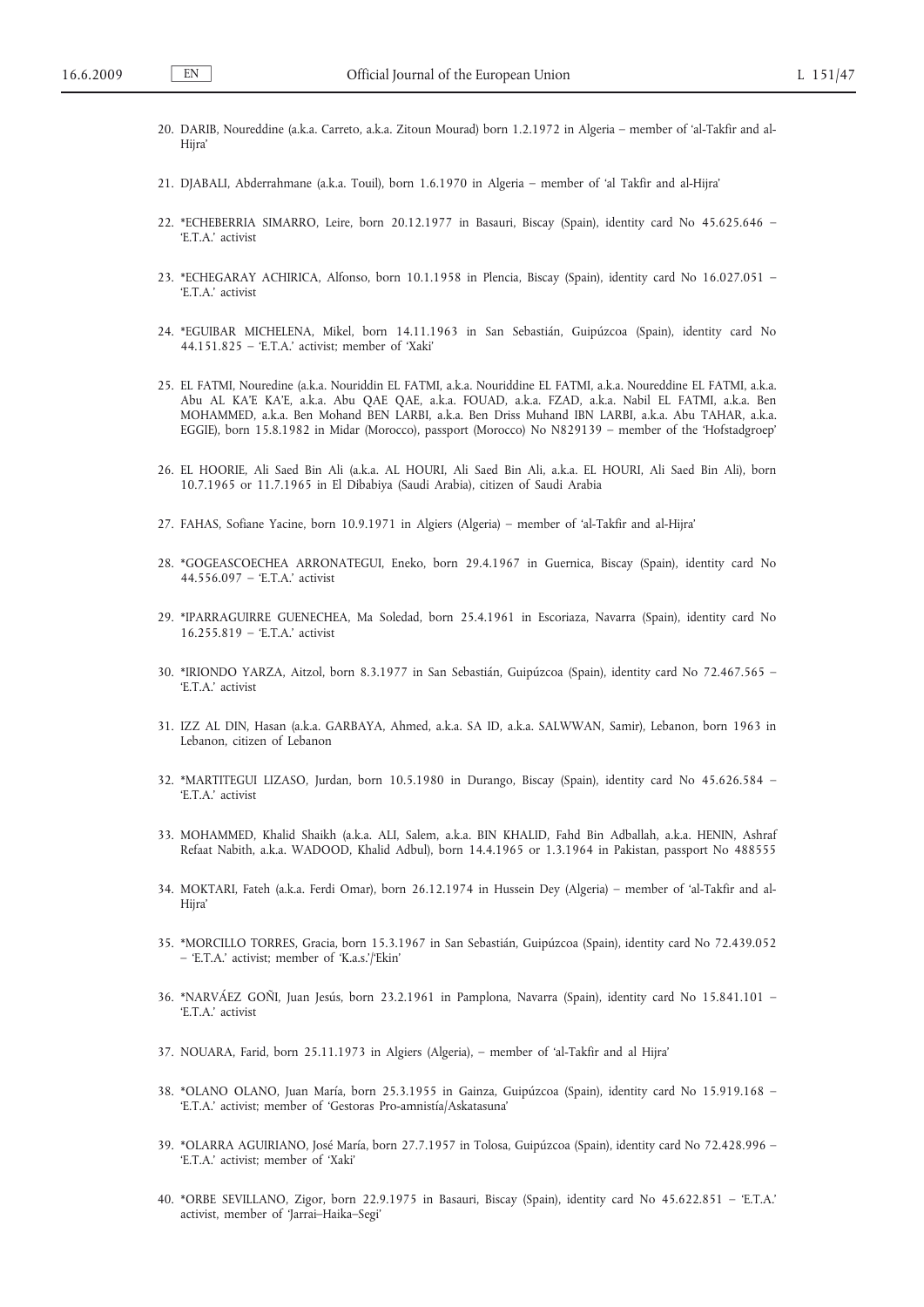- 41. \*PALACIOS ALDAY, Gorka, born 17.10.1974 in Baracaldo, Biscay (Spain), identity card No 30.654.356 'E.T.A.' activist, member of 'K. Madrid'
- 42. \*PEREZ ARAMBURU, Jon Iñaki, born 18.9.1964 in San Sebastián, Guipúzcoa (Spain), identity card No 15.976.521 – 'E.T.A.' activist, member of 'Jarrai–Haika–Segi'
- 43. \*QUINTANA ZORROZUA, Asier, born 27.2.1968 in Bilbao, Biscay (Spain), identity card No 30.609.430 'E.T.A.' activist, member of 'K. Madrid'
- 44. RESSOUS, Hoari (a.k.a. Hallasa Farid), born 11.9.1968 in Algiers (Algeria) member of 'al Takfir and al-Hijra'
- 45. \*RETA DE FRUTOS, José Ignacio, born 3.7.1959 in Elorrio, Biscay (Spain), identity card No 72.253.056 'E.T.A.' activist, member of 'Gestoras Pro-amnistía'/'Askatasuna'
- 46. \*RUBENACH ROIG, Juan Luis, born 18.9.1963 in Bilbao, Biscay (Spain), identity card No 18.197.545 'E.T.A.' activist, member of 'K. Madrid'
- 47. SEDKAOUI, Noureddine (a.k.a. Nounou), born 23.6.1963 in Algiers (Algeria) member of 'al-Takfir and al-Hijra'
- 48. SELMANI, Abdelghani (a.k.a. Gano), born 14.6.1974 in Algiers (Algeria) member of 'al Takfir and al-Hijra'
- 49. SENOUCI, Sofiane, born 15.4.1971 in Hussein Dey (Algeria) member of 'al-Takfir and al Hijra'
- 50. SISON, Jose Maria (a.k.a Armando Liwanag, a.k.a Joma), born 8.2.1939 in Cabugao (Philippines) person playing a leading role in the 'Communist Party of the Philippines', including 'NPA'
- 51. TINGUALI, Mohammed (a.k.a. Mouh di Kouba), born 21.4.1964 in Blida (Algeria) member of 'al-Takfir and al-Hijra'
- 52. \*TXAPARTEGI NIEVES, Nekane, born 8.1.1973 in Asteasu, Guipúzcoa (Spain), identity card No 44.140.578 'E.T.A.' activist; member of 'Xaki'
- 53. \*URANGA ARTOLA, Kemen, born 25.5.1969 in Ondarroa, Biscay (Spain), identity card No 30.627.290 'E.T.A.' activist, member of 'Herri Batasuna'/'Euskal Herritarrok'/'Batasuna')
- 54. \*URRUTICOECHEA BENGOECHEA, José Antonio, born 24.12.1950 in Miravalles, Biscay (Spain), identity card No 14.884.849 – 'E.T.A.' activist
- 55. \*VALLEJO FRANCO, Iñigo, born 21.5.1976 in Bilbao, Biscay (Spain), identity card No 29.036.694 'E.T.A.' activist
- 56. \*VILA MICHELENA, Fermín, born 12.3.1970 in Irún, Guipúzcoa (Spain), identity card No 15.254.214 'E.T.A.' activist, member of 'K.a.s.'/'Ekin'
- 57. WALTERS, Jason Theodore James (a.k.a. Abdullah, a.k.a. David), born 6.3.1985 in Amersfoort (The Netherlands), passport (The Netherlands) No NE8146378 – member of the 'Hofstadgroep'

#### 2. GROUPS AND ENTITIES

- 1. 'Abu Nidal Organisation' 'ANO' (a.k.a. 'Fatah Revolutionary Council', a.k.a. 'Arab Revolutionary Brigades', a.k.a. 'Blacssk September', a.k.a. 'Revolutionary Organisation of Socialist Muslims')
- 2. 'Al Aqsa Martyrs' Brigade'
- 3. 'Al Aqsa e.V.'
- 4. 'Al-Takfir and al-Hijra'
- 5. \*'Cooperativa Artigiana Fuoco ed Affini Occasionalmente Spettacolare' ('Artisans' Cooperative Fire and Similar Occasionally Spectacular')
- 6. \*'Nuclei Armati per il Comunismo' ('Armed Units for Communism')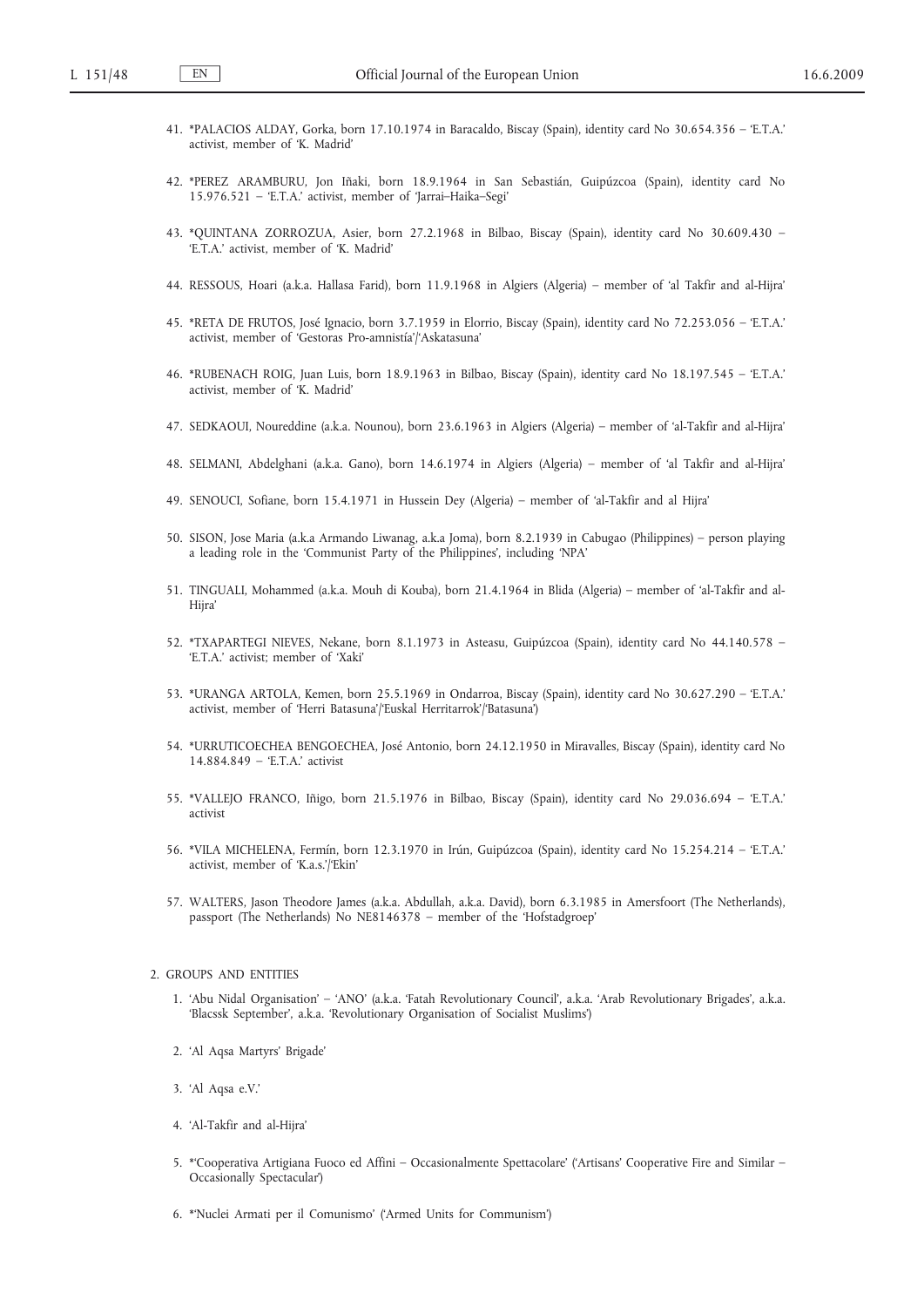- 7. 'Aum Shinrikyo' (a.k.a. 'AUM', a.k.a. 'Aum Supreme Truth', a.k.a. 'Aleph')
- 8. 'Babbar Khalsa'
- 9. \*'Cellula Contro Capitale, Carcere i suoi Carcerieri e le sue Celle' 'CCCCC' ('Cell Against Capital, Prison, Prison Warders and Prison Cells')
- 10. 'Communist Party of the Philippines', including 'New People's Army' 'NPA', Philippines, linked to SISON, Jose Maria (a.k.a Armando Liwanag, a.k.a Joma, who plays a leading role in the 'Communist Party of the Philippines', including 'NPA')
- 11. \*'Continuity Irish Republican Army' 'CIRA'
- 12. \*'EPANASTATIKOS AGONAS' ('Revolutionary Struggle')
- 13. \*'Euskadi Ta Askatasuna'/'Tierra Vasca y Libertad' 'E.T.A.' ('Basque Fatherland and Liberty'); the following organisations are part of the terrorist group 'E.T.A.': 'K.a.s.', 'Xaki', 'Ekin', 'Jarrai Haika Segi', 'Gestoras pro amnistía', 'Askatasuna', 'Batasuna' (a.k.a. 'Herri Batasuna', a.k.a. 'Euskal Herritarrok'), Acción Nacionalista Vasca / Euskal Abertzale Ekintza (ANV/EAE), Partido Comunista de las Tierras Vascas/Euskal Herrialdeetako Alderdi Komunista (PCTV/EHAK))
- 14. 'Gama'a al Islamiyya' (a.k.a. 'Al Gama'a al Islamiyya') ('Islamic Group' 'IG')
- 15. 'İslami Büyük Doğu Akıncılar Cephesi' 'IBDA C' ('Great Islamic Eastern Warriors Front')
- 16. \*'Grupos de Resistencia Antifascista Primero de Octubre' 'G.R.A.P.O.' ('Antifascist Resistance Groups First of October')
- 17. 'Hamas', including 'Hamas Izz al Din al Qassem'
- 18. 'Hizbul Mujahideen' 'HM'
- 19. 'Hofstadgroep'
- 20. 'Holy Land Foundation for Relief and Development'
- 21. 'International Sikh Youth Federation' 'ISYF'
- 22. \*'Solidarietà Internazionale' ('International Solidarity')
- 23. 'Kahane Chai' (a.k.a. 'Kach')
- 24. 'Khalistan Zindabad Force' 'KZF'
- 25. 'Kurdistan Workers' Party' 'PKK', (a.k.a. 'KADEK', a.k.a. 'KONGRA GEL')
- 26. 'Liberation Tigers of Tamil Eelam' 'LTTE'
- 27. \*'Loyalist Volunteer Force' 'LVF'
- 28. 'Ejército de Liberación Nacional' ('National Liberation Army')
- 29. \*'Orange Volunteers' 'OV'
- 30. 'Palestine Liberation Front' 'PLF'
- 31. 'Palestinian Islamic Jihad' 'PIJ'
- 32. 'Popular Front for the Liberation of Palestine' 'PFLP'
- 33. 'Popular Front for the Liberation of Palestine General Command' (a.k.a. 'PFLP General Command')